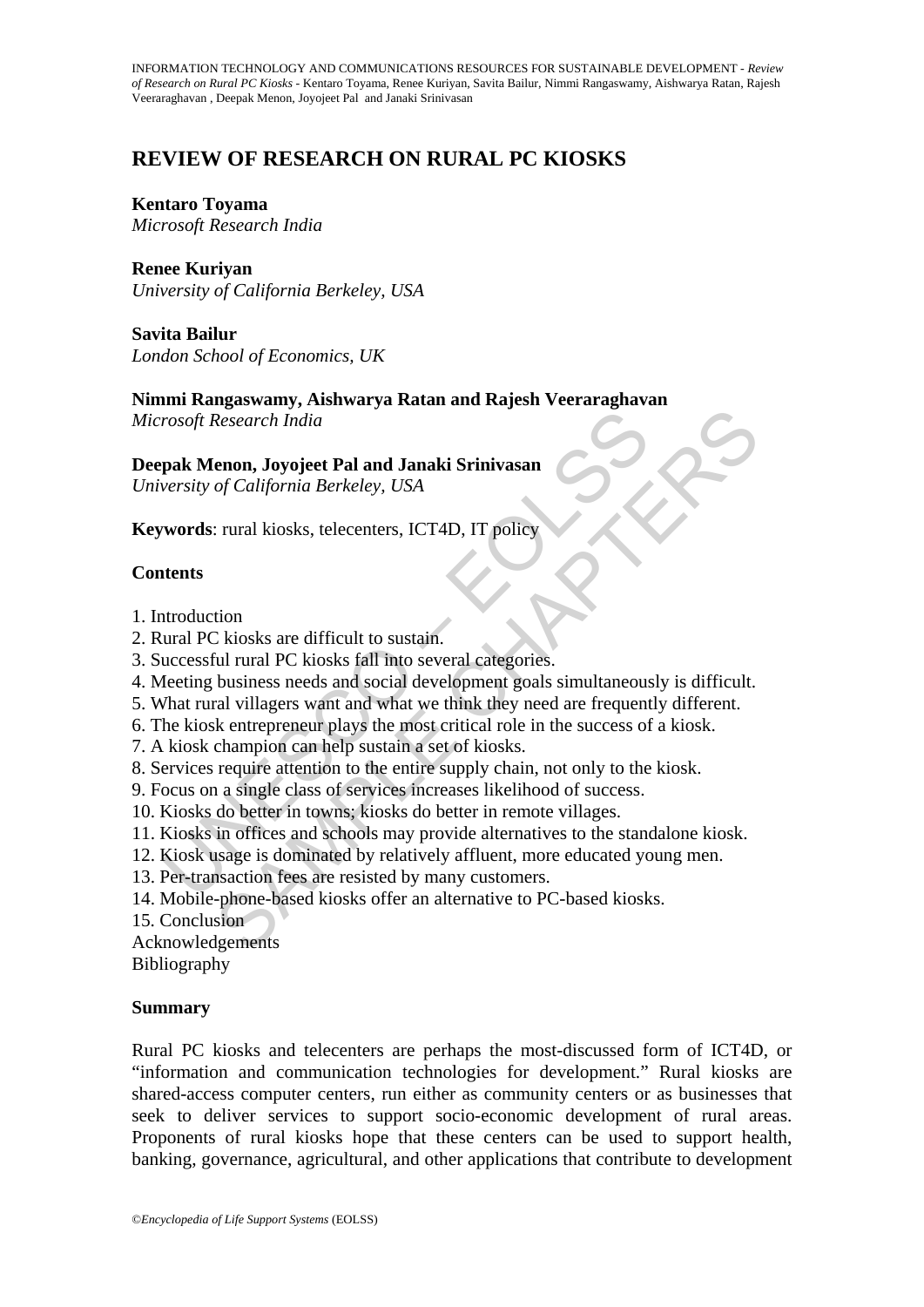agendas.

This chapter provides a condensed compilation of research findings based on over three years of research from 2004 through 2007. The table of contents provides an overview; section titles are worded to provide one-sentence summaries of each section.

#### **1. Introduction**

Rural PC kiosks and telecenters are perhaps the most-discussed form of ICT4D, or "information and communication technologies for development." Rural kiosks are shared-access computer centers, run either as community centers or as businesses that seek to deliver services to support socio-economic development of rural areas. Proponents of rural kiosks hope that these centers can be used to support health, banking, governance, agricultural, and other applications that contribute to development agendas.

Many entities are involved in the set up of rural kiosks – governments, academia, multilateral organizations, corporations, and non-profits, and all have channeled substantial investment into rural kiosk projects around the world. Despite the attention, much remains unknown about rural kiosks, and rigorous studies that lead to generalizable conclusions are few.

bonents of rural kiosks hope that these centers can be used<br>king, governance, agricultural, and other applications that contributed<br>das.<br>y entities are involved in the set up of rural kiosks – gover<br>tilateral organizations of rural kiosks hope that these centers can be used to support he<br>overnance, agricultural, and other applications that contribute to develop<br>ties are involved in the set up of rural kiosks – governments, acade<br>I organizati During the period April 2004 through August 2007, researchers from Microsoft Research India, University of California, Berkeley, and London School of Economics have undertaken several formal studies of kiosks and participated in numerous informal discussions with stakeholders. With the goal of understanding social, cultural, economic, and technical aspects of kiosk projects, we have undertaken qualitative and quantitative studies involving…

- Surveys of 300 kiosks, 1000 kiosk customers and non-customers
- In-depth interviews of 100 kiosk operators
- Conversations with 60 proponents, observers, agencies, government officials,
- Site visits to 200 kiosks spanning 20 kiosk agencies
- Intensive participant observation of 30 kiosks in operation
- Software-based logging of kiosks in 13 kiosks
- Reviews of relevant literature in social science, development, and technical journals

These studies have been conducted in India, Ghana, and Kenya, with a focus on projects in India, where the most kiosk experiments have been conducted.

This chapter synthesizes our main findings to-date in an easily digestible format. Although we have strived for accuracy and completeness wherever possible, our broad brush strokes necessarily hide some details. Moreover, due to the diversity of approaches to kiosk projects, it is rare for generalizations to be without exceptions; even our large sample sizes do not guarantee statistical significance due to biases in the sampling process. We hope the reader will refer to the bibliography for further published results.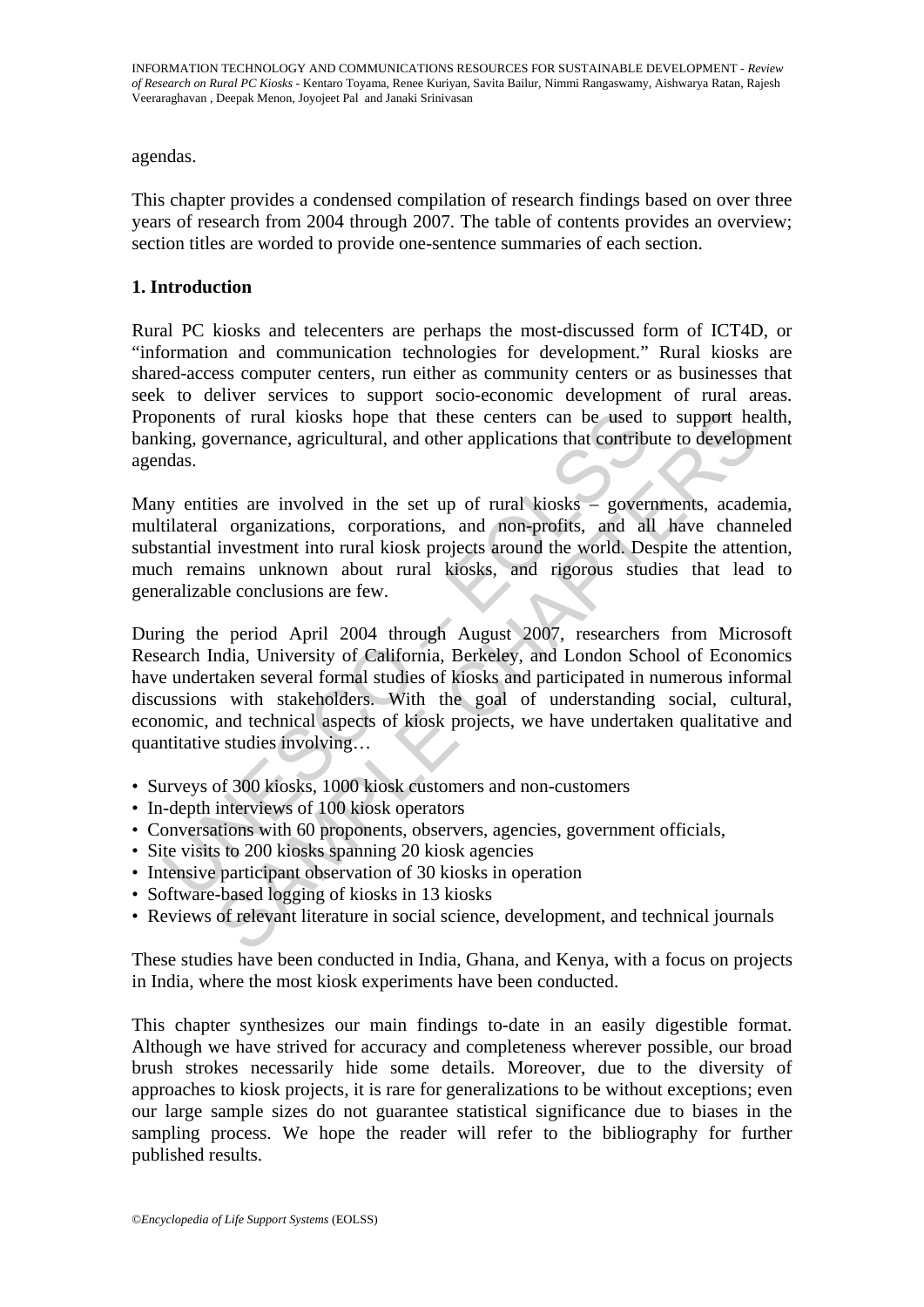## **2. Rural PC Kiosks are difficult to Sustain**

Rural PC kiosks face many significant challenges, and the recent research literature on kiosks is increasingly skeptical of their long-term value [Heeks, 2003; Keniston 2002; Toyama et al., 2005]. The following are just a sample of problems that are well-known to practitioners:

- Economic barriers: Kiosks often charge per transaction or per service, and these costs are often greater than many rural villagers are willing to pay.
- Social barriers: Discrimination against some customers or avoidance of the kiosk by potential clients due to caste can keep a majority of a village away from a kiosk.
- Confused branding: Many kiosks try to be all things to everyone, but e.g., farmers may not seek agriculture advice from a place where children play computer games.
- Educational barriers: Many villagers will be either illiterate or without sufficient education to fully take advantage of knowledge in document or online form.
- Mistrust and overabundance of information: Farmers, e.g., are bombarded with information, from salesmen, extension workers, neighbors, and so on. They can't tell sources of information apart, and a kiosk is just another – perhaps more alien – source.
- Lack of information in a familiar form: Available information is not in their local dialects, not specific to their geographic region, etc.
- Poor infrastructure: Electricity and phone lines for connectivity are not consistent.
- Frequent maintenance needs: Qualified maintenance service can be unavailable or costly.

Confused branding: Many kiosks try to be all things to e<br>farmers may not seek agriculture advice from a place will<br>computer games.<br>
Educational barriers: Many villagers will be either illiterate of<br>
education to fully take Thus the branding: Many kiosks try to be all things to everyone, but<br>ners may not seek agriculture advice from a place where children<br>puter games.<br>Cardional barriers: Many villagers will be either illiterate or without suf In addition, there are other issues which are discussed in the remainder of this document: For kiosk projects which hold dual goals of both financial sustainability and social development, there are natural tensions that make it difficult to fulfill both simultaneously [Kuriyan et al., 2006]. It is often the case that the stated goals of a kiosk project differ from the desires of the local residents [Bailur, 2007a]. Kiosk operators frequently lack the talent and training required to run these challenging operations.

If individual kiosks are difficult, scaling to large numbers is a proportionately greater challenge. Despite the considerable energy and resources brought to bear by wellknown kiosk agencies, estimates for the number of PC kiosks in India currently hover at a low count of only 15,000 kiosks, set up over ~7 years [Toyama et al., 2004]. ITC, a well-resourced conglomerate and the most aggressive implementer of kiosks – known as "e-Choupals" – during its expansion period, had a considerable staff of dedicated employees who set up approximately six kiosks a day. At that rate, it would require 45 years to set up 100,000 kiosks. Alternatively, 20 ITC-like giants might be able to set up 100,000 kiosks in a little over two years, but this would require the concerted effort of all 20 of the corporations in India that match ITC in overall size.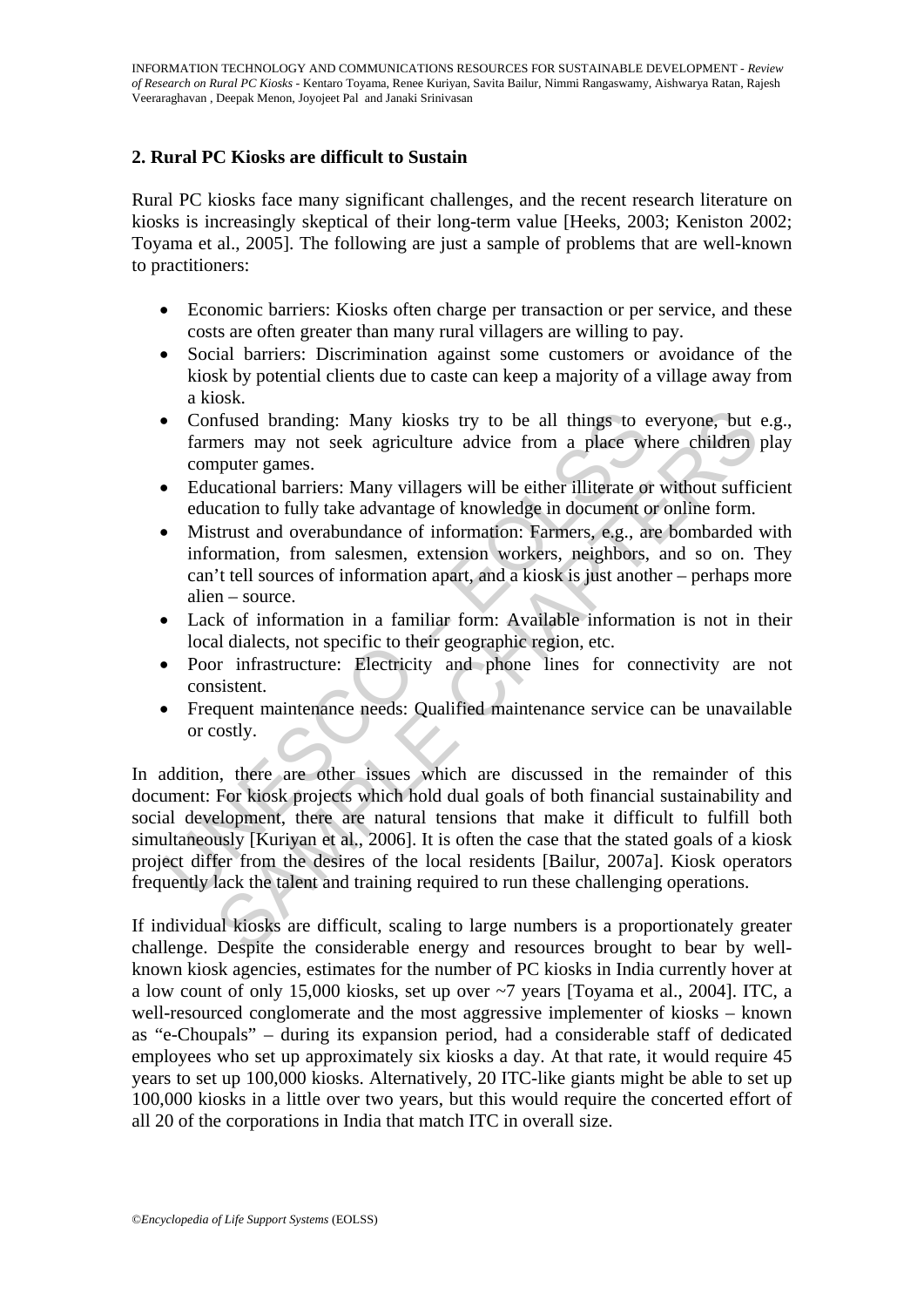## **3. Successful Rural PC Kiosks fall into Several Categories**

Despite the difficulties faced by rural kiosk operators, there are several types of rural PC kiosks which appear to be sustainable with some consistency. These are as follows:

- Computer-education centers: Even in remote rural areas, computers signify wealth and upward mobility. As a result, customers are willing to pay significant amounts to learn computer fundamentals. These courses usually teach use of the mouse and keyboard, simple word processing, and basic use of office applications such as spreadsheets. Students are typically young adults or children of wealthier parents. Depending on the local demographics, entrepreneurs can make a tidy profit from running computer-education courses.
- Regular Internet cafés: Particularly in towns or villages straddling a busy road, some kiosks evolve to become regular Internet cafes. These have clientele and usage statistics that are very similar to the "mom and pop" non-franchise Internet cafes found in urban areas. Customers come for browsing the Internet, for minor business processes and desktop publishing, for music, games, and entertainment, and also for viewing adult content. (It should be noted that Internet cafés themselves are very difficult to make viable as businesses.) [Kiri & Menon, 2006; Veeraraghavan et al., 2006]
- Regular Internet cafés: Particularly in towns or villages strad<br>some kiosks evolve to become regular Internet cafes. These<br>usage statistics that are very similar to the "mom and p<br>Internet cafes found in urban areas. Cus gular Internet cafés: Particularly in towns or villages straddling a busy re kiosks evolve to become regular Internet cafes. These have clientele ge statistics that are very similar to the "mon and pop" non-frame met cafes Government service centers: Some kiosks mainly provide government services (e.g., birth and death certificates) and related services (e.g., paying electricity bills [Kuriyan, in prep.]). Of these, entrepreneur success is far more likely, if the government actively endorses these centers and additionally closes all other means of providing the particular service offered by the kiosks. This latter point is critical, as keeping services available through traditional channels means that the kiosks will not gain a critical mass of customers. When things go well, the kiosk operator becomes a go-between between the rural customer and the government office in a way that spans caste and income brackets; customers appreciate the efficient service, and the government benefits by effectively "outsourcing" the service.
- Photo Shops: There are many instances of photo shops which use computers to enhance their services. Digital still and video cameras are increasingly available, and even rural villagers will spend lavishly on special events such as weddings which are given to photo and video services [Rangaswamy, 2006]. In addition, customers will pay considerable amounts to have photographs modified by the addition of artificial backgrounds and religious themes.

Apart from these, there are few patterns of consistently successful models of rural kiosks, despite considerable experimentation by kiosk agencies in the last decade. This is not to say that other sustainable models do not exist, but they seem to be difficult to identify.

#### **4. Meeting Business Needs and Social Development Goals simultaneously is Difficult.**

If there is one thing that separates most rural kiosk projects from the isolated Internet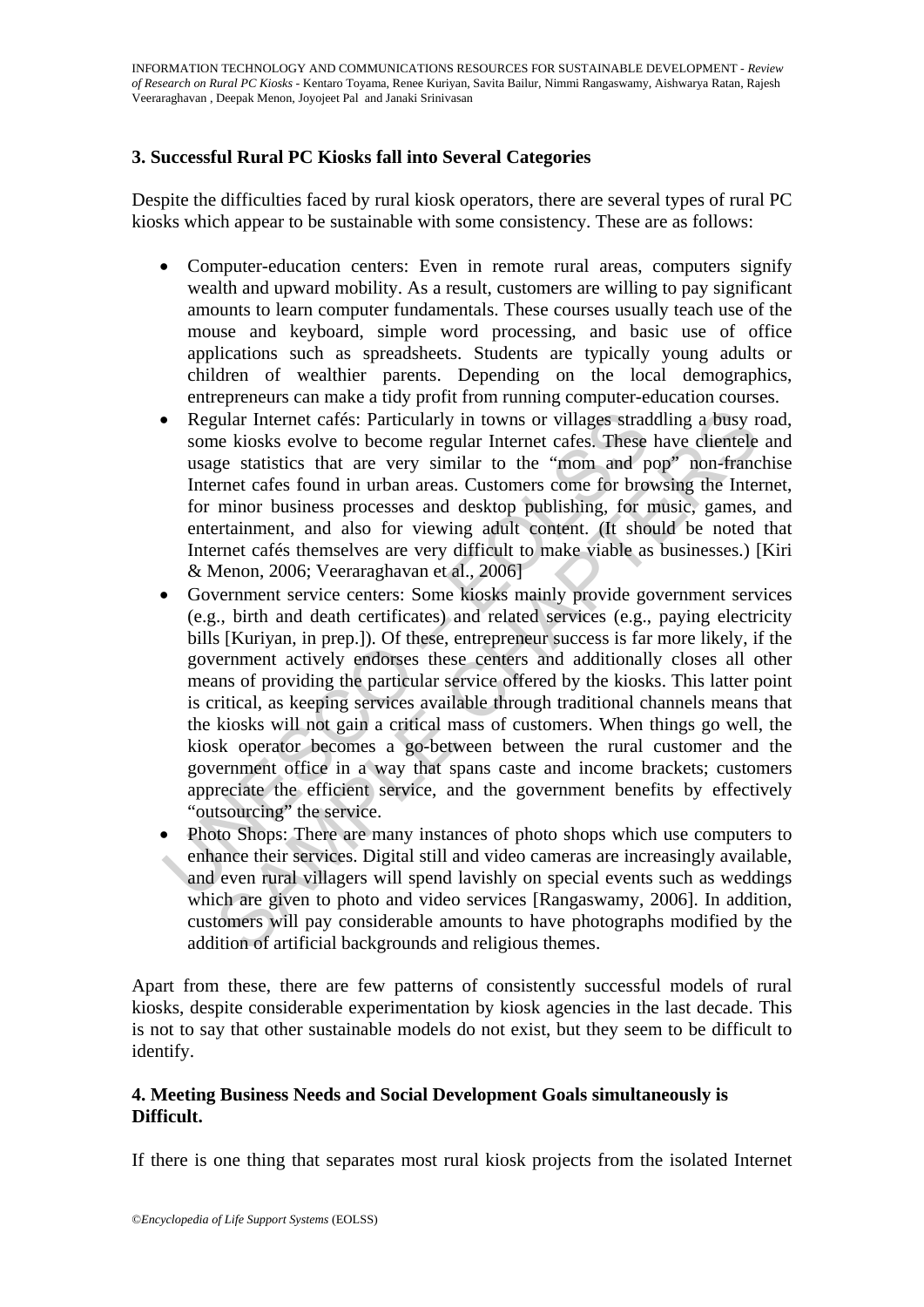cafés that spontaneously pop up in rural areas, it is the desire to drive socio-economic growth. Agencies that drive rural kiosk projects want to make a positive difference in society, usually beyond the simple establishment of a private business.

Thus, most kiosks are saddled with two goals: one, to contribute to the socio-economic growth of the village and one, to sustain itself as a business or community centre.

Our research finds that the dual goals of financial sustainability and social development are difficult to achieve simultaneously [Kuriyan et al., 2006]. There are natural sociocultural tensions that occur at multiple levels. All of the following observations were made specifically in the context of an ethnographic study of Akshaya kiosks, but we feel they also apply to many other rural kiosk projects.

the level of customers and clients, people in need of development<br>lower-income families in a village – are distinct from customere<br>e lucrative services. Those from poorer strata in rural village<br>ing certain institutions, b and clients, people in need of development services – usincome families in a village – are distinct from customers who will pay that it is services. Those from poorer strata in rural villages are comfort train institutions At the level of customers and clients, people in need of development services – usually the lower-income families in a village – are distinct from customers who will pay for more lucrative services. Those from poorer strata in rural villages are comfortable visiting certain institutions, but less comfortable where wealthy patrons might look for state-of-the-art technology; conversely, wealthy patrons are drawn to glitz and glamour and not necessarily drawn to institutions serving the poor.

That there are at least two classes of customers means tricky tradeoffs for kiosk operators. On the one hand, kiosk operators must recover their costs, which require selling to wealthier clients who are more educated, more experienced in computer use, who expect a state-of-the-art facility with high-end services, and who are interested in more advanced offerings.

On the other hand, kiosk operators are often expected also to serve the poor, who often require extensive outreach before relevant applications can be found.

Doing both is a difficult task. In addition, kiosk operators face a branding decision… whether to market to higher-income consumers or to lower-income clientele; marketing to one tends to alienate the other.

Finally, these tensions propagate even up to the state level, where opponents of a particular kiosk project may rally sentiment against proponents for either failing to serve those most in need of social services or ignoring the practical considerations of long-term sustainability.

As an analogy, we imagine that similar challenges would be faced by someone trying to run a soup kitchen for homeless people in the same space as a five-star restaurant.

What is most interesting is that social goals are often imposed from outside of the village, even if they are ultimately internalized by the kiosk operator.

That is, local entrepreneurs, left to their own devices, seem to downplay services to the poorest in their communities, in favour of catering to wealthier clients.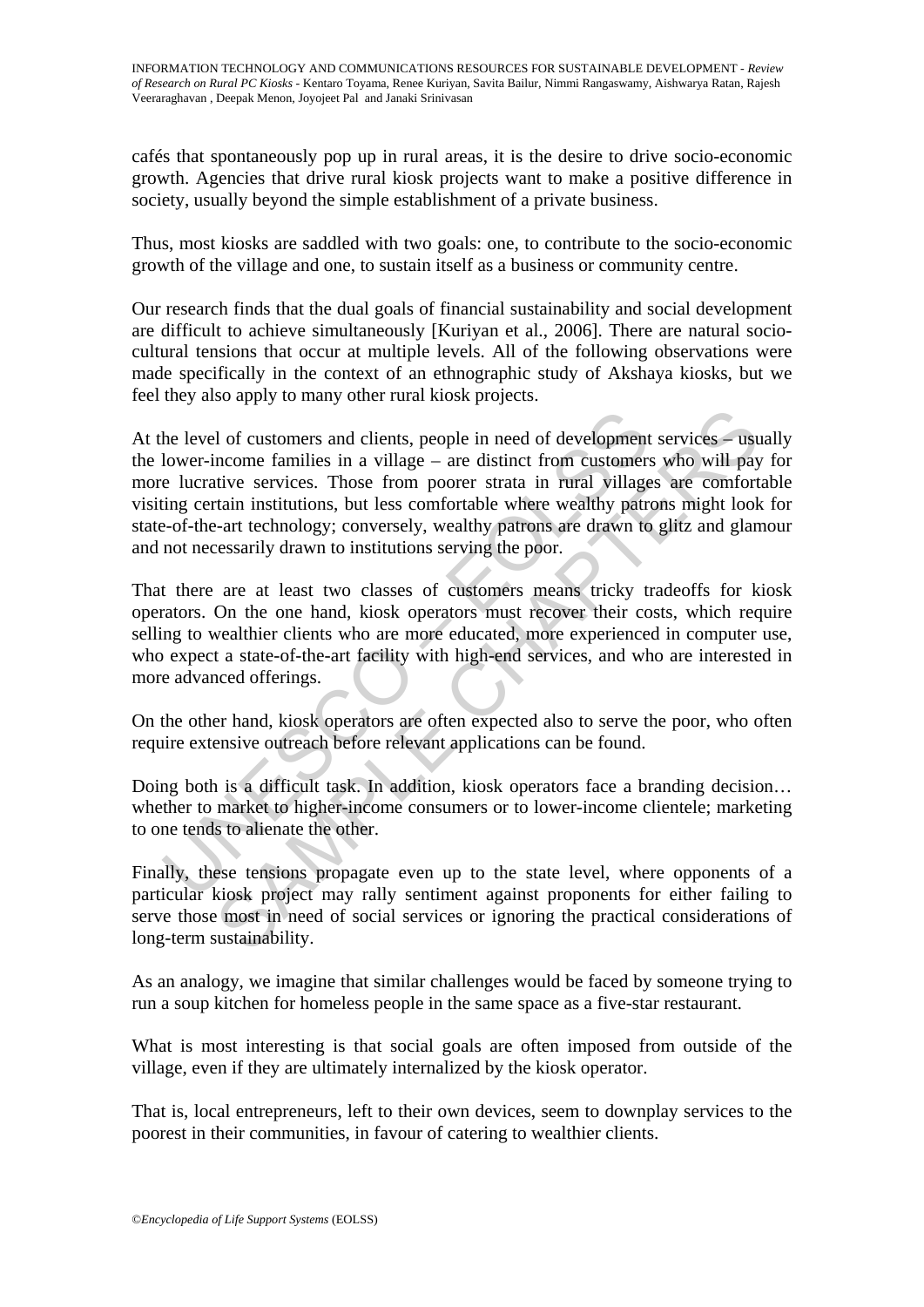- -
- -

# TO ACCESS ALL THE **19 PAGES** OF THIS CHAPTER, Visit: [http://www.eolss.net/Eolss-sampleAllChapter.aspx](https://www.eolss.net/ebooklib/sc_cart.aspx?File=E1-25-02-04)

#### **Bibliography**

Aalami, J., and .J Pal. 2005. Rural Telecentre Impact Assessments and the Political Economy of ICT for Development (ICT4D). BRIE (Berkeley Roundtable for the International Economy) Working Paper 164.

Ali, M., and S. Bailur. 2007. Re-thinking sustainability in ICT for development. IFIP 9.4 Social Implications of Computers in Developing Countries, Taking Stock of E-Development, Sao Paulo, Brazil May 2007.

Arun, S., R. Heeks, and S Morgan. 2004. ICT initiatives, Women and work in developing countries: Reinforcing or changing gender inequalities in South India? Institute for Development Policy and Management Working Paper 20.

Bailur, S. 2007a. The complexities of community participation in rural information systems projects: the case of "Our Voices". IFIP 9.4 Social Implications of Computers in Developing Countries, Taking Stock of E-Development, Sao Paulo, Brasil May 2007.

Bailur, S. 2007b. Using Stakeholder Theory to Analyze Telecentre Projects. Information Technology and International Development 3(3):61-80.

Experiment (IC14D). BKIE (Berkeley Koundtable for the International Economy M., and S. Bailur. 2007. Re-thinking sustainability in ICT for developm<br>iciations of Computers in Developing Countries, Taking Stock of E-Developm 1 (ICT4D). BRIE (Berkeley Roundtable for the International Economy) Working Paper<br>
1 S. Bailur. 2007. Re-thinking sustainability in ICT for development. IFIP 9.4 S<br>
of Computers in Developing Countries, Taking Stock of E-D Balaji, P., and K. Keniston, Eds., 2004. E-Governance Study Report Information and Communications Technologies for Development: A Comparative Analysis of Impacts and Costs from India. http://www.iiitb.ac.in/research\_egovernance.htm.

Benjamin, P. 2000. Telecentre 2000 Report 1: Literature Review. In LINK Centre. Johannesburg:: University of Witswatersrand.

Best, M. L., & Maier, S. In review. Gender and ICT Use in Rural South India. Gender Technology and Development.

Best, M., and C Maclay. 2002. Community Internet Access in Rural Areas: Solving the Economic Sustainability Puzzle. In The Global Information Technology Report 2001-2002: Readiness for the Networked World. Cambridge: Centre for International Development, Harvard University.

Bhatnagar, S. 2004. E-Government from Vision to Implementation: A Practical Guide with Case Studies. New Delhi: Sage Publications.

Blattman, C, R. Jensen, and R. Roman. 2003. 'Assessing the Need and Potential of Community Networking for Development in Rural India',. The Information Society 19 (5):349-64.

Caspary, G., and D O'Connor 2003. "Providing Low-Cost Information Technology Access to Rural Communities in Developing Countries: What Works? What Pays?" OECD Development Centre Working Paper 229, OECD, Paris.

Clark, J. 2001. Promoting Participation in Telecentres. Journal of Development Communication: Special Issue on Telecentres 12 (2).

Clement, A., and L. R. Shade. 2000. The Access Rainbow: Conceptualizing Universal Access to the Information Communication Infrastructure. In Community Informatics: Enabling Communities With Information And Communications Technologies, edited by M. Gurstein. Hershey, PA: Idea Group Publishing.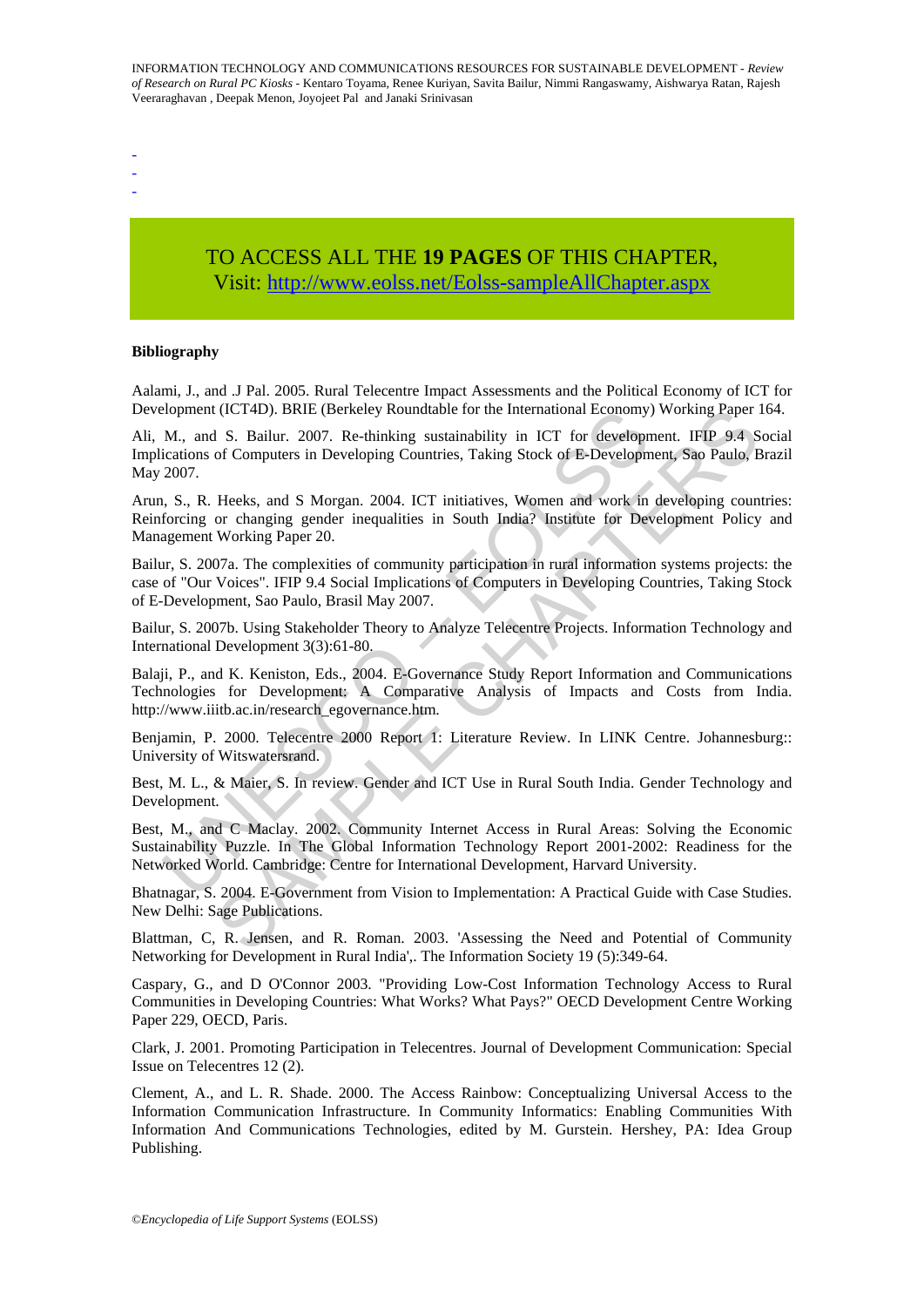Colle, R. 2005. "Memo to Telecentre Planners". Electronic Journal of Information Systems in Developing Countries. 21 (1):1-13.

Colle, R.D., and R. Roman. 2001. The Telecentre Environment in 2002. Journal of Development Communication: Special Issue on Telecentres 12 (2).

Delgadillo, K., R. Gómez, and K. Stoll. 2002. Community Telecentres for Development: Lessons from Community Telecentres in Latin America and the Caribbean. Ottawa: IDRC.

Dragon, A.G. 2001. Prometheus Riding a Cadillac? Telecentres as the promised flame of knowledge. Journal of Development Communication: Special Issue on Telecentres 12 (2).

Eggleston, K., R. Jensen, and R. Zeckhauser. 2002. Information and Communication Technologies, Markets and Economic Development. UK.: Open University Press.

Ernberg, J. 2001. Telecentres and the Incubation of Public Policy. Journal of Development Communication: Special Issue on Telecentres 12 (2).

Etta, F., and S. Parvyn-Wamahiu. 2003. Experience with Community Telecentres. Vol. Vol. 2. Senegal:: CODESRIA.

Falch, M. 2000. Community Impact of Telebased Information Centres, In Community Informatics: Enabling Communities with Information and Communications Technologies,, edited by G. M. London UK: Idea Group Publishing.

Gomez, R, and A. Ospina. 2001. The Lamp without a Genie: Using Telecentres for Development without expecting Miracles. Journal of Development Communication: Special Issue on Telecentres 12 (12).

Gomez, R., and B. Casadiego. 2002. Letter to Aunt Ofelia: Seven proposals for human development using new information and communications technologies. A publication of the International Development Research Centre, Available [Online]: http://www.web.idrc.ca/en/ev-8199-201-1-DO-TOPIC.html.

F., and S. Parvyn-Wamahiu. 2003. Experience with Community Telecentres.<br>
DESRIA.<br>
1, M. 2000. Community Impact of Telebased Information Centres, In Co<br>
1, M. 2000. Community Impact of Telebased Information Centres, In Co<br> S. Parvyn-Wamahiu. 2003. Experience with Community Telecentres. Vol. Vol. 2. Sene<br>
S. Parvyn-Wamahiu. 2003. Experience with Community Telecentres. Vol. Vol. 2. Sene<br>
2000. Community Impact of Telebased Information Centres. Gomez, R., and J. Martinez. 2000/2005. Beyond Connectivity: New Information and Communication technologies for social development, Available [Online]: http://www.web.idrc.ca/en/ev-7935-201-1- DO\_TOPIC.html). IDRC publication.

Gómez, R., P. Hunt and E. Lamoureux. 1999. Telecentre Evaluation and Research: A Global Perspective. Ottawa.: IDRC.

Harris, R. 1999. Evaluating telecentres within national policies for ICTs in Developing Countries. In Telecentre Evaluation: A Global Perspective Report of an International Meeting on Telecentre Evaluation,, edited by G. R. a. H. P. Far Hills Inn, Quebec, Canada,: IDRC.

Heeks, R. . 1999b. The Tyranny of Participation in Information Systems: Learning from Development Projects. University of Manchester Development Informatics Working Papers Number 4. Last accessed: 5 March 2006. Address: http://www.sed.manchester.ac.uk/idpm/publications/wp/di/di\_wp04.htm.

Heeks, R. 1999a. Information and Communication Technologies, Poverty and Development. Institute for Development Policy and Management Working paper no. 5.

Heeks, R. 2003. Most e-government for Development projects Fail: How can risks be reduced? Institute for Development Policy and Management Working paper no. 14.

IDRC. 1999. Internet for All: The Promise of Telcentres in Africa. Ottawa: IDRC.

Jensen, M. 2001. Technology and Infrastructure for Telecentres: Combining Best Practice with New Developments. Journal of Development Communication: Special Issue on Telecentres 12 (2).

Jhunjhunwala, A. 2000. Towards Hundred Million Telephones and 25 Million Internet Connections in India. Available: http://www.tenet.res.in/Papers/100m/100m.html.

Jhunjhunwala, A. 2001. Can Telecom and IT be for the disadvantaged. Available: http://www.tenet.res.in/Papers/Tel-IT/TelecomAndIT.html.

Kaushik, P.D. and Singh, N. 2004. Information Technology and Broad-Based Development: Preliminary Lessons from North India. World Development 32 (4):591-607.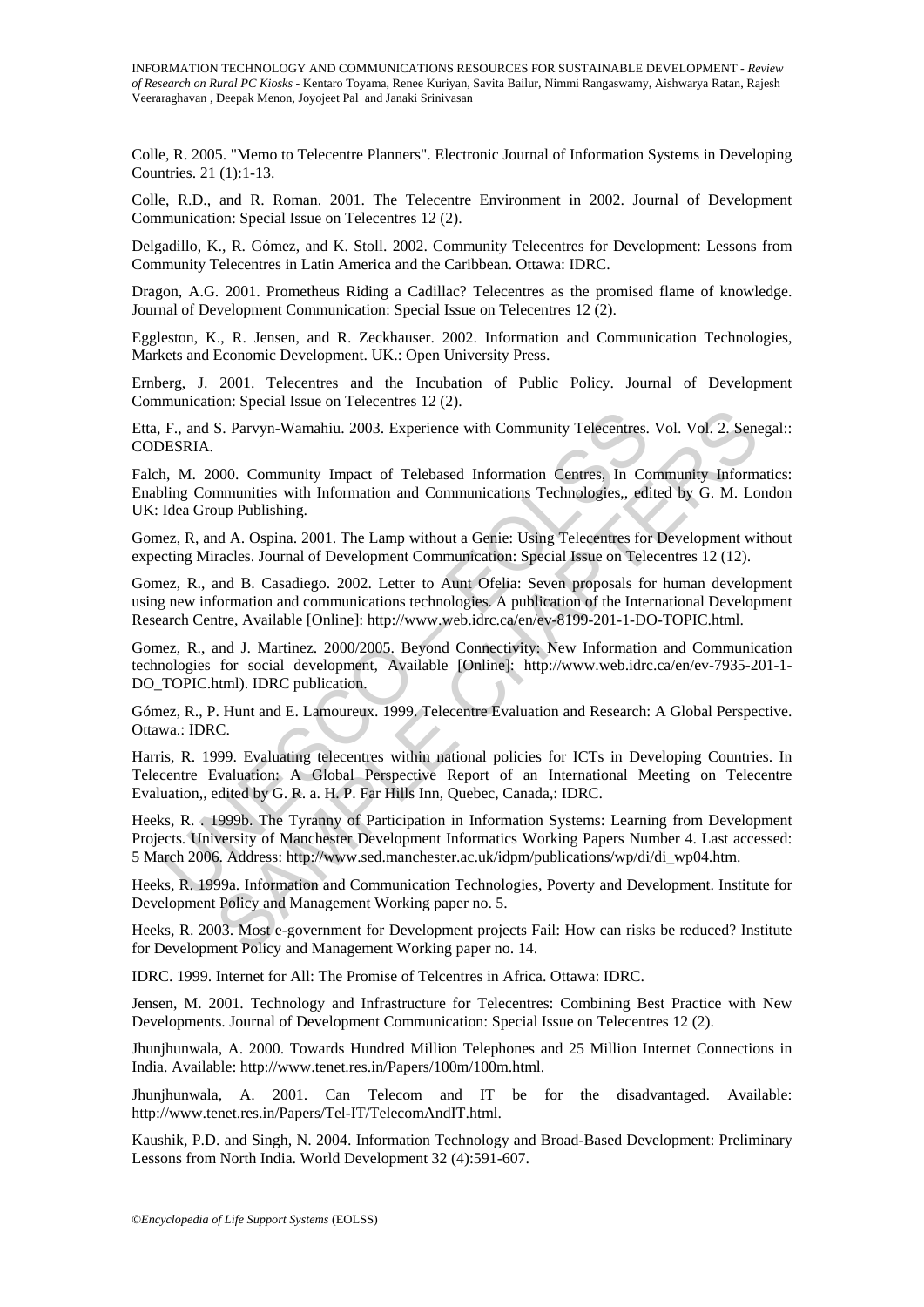Keniston, K. 2002. Grassroots ICT Projects in India: Some Preliminary Hypotheses. ASCI Journal of Management 31 (1&2).

Kiran, G. 2006. E-governance services through Telecentres - Role of Human Intermediary and issues of Trust. Paper read at International Conference on Information and Communications Technology for Development, at Berkeley.

Kiri, K. and D. Menon. 2006. "For Profit Rural Kiosks in India: Achievements and Challenges" in Information for Development. Information Technologies for Development Last accessed: 22 August 2006. Address: http://www.i4donline.net/articles/current-article.asp?articleid=700&typ=Features.

Kumar, R. 2004. e-Choupals: A Study on the Financial Sustainability of Village Internet Centres in Rural Madhya Pradesh. Information Technologies and International Development Vol.2 (1):45-73.

Kumar, R. and Best, M. 2006. Impact and Sustainability of E-Government

Kumar, R. and Best, M. In Press. Social Impact and Diffusion of Telecentre Use: A Study from the Sustainable Acces in Rural India Project. Community Informatics.

Kuriyan, R, K Toyama, and I Ray. 2006. Integrating Social Development and Financial Sustainability: The Social and Political Challenges of Kiosks. Proceedings of International Conference: ICTD2006.

Kuriyan, R. (in preparation). Rural Kiosks and the State, doctoral dissertation.

Madon, S. 2000. The Internet and Socio-Economic Development: Exploring the Interaction. Information Technology and People 13 ( 2):pp. 85-101.

Madon, S. 2004. Evaluating the Developmental Impact of E-Governance Initiatives: An exploratory framework. Edited by M.P. Gupta, In Towards E-Government,. New Delhi: Tata McGraw-Hill.

Menon, D., K. Kiri, and K Toyama. 2006. Rural PC-Kiosks: Who Benefits and How? Paper read at Indian Telecentre Forum 2006, at New Delhi.

Mission2007. 2006. Every Village a Knowledge Centre. Last accessed: 29 September 2006. Address: http://www.mission2007.org/.

Nedevschi, S., J. Pal, R Patra, and E. Brewer. 2005. A Multi-disciplinary Approach to Studying Village Internet Kiosk Initiatives:The case of Akshaya. Policy Options and Models for Bridging Digital Divides.

inable Acces in Rural India Project. Community Informatics.<br>
yan, R, K Toyama, and I Ray. 2006. Integrating Social Development and Fi<br>
Social and Political Challenges of Kiosks. Proceedings of International Confer<br>
yan, R. Exercis in Rural India Project. Community Informatics.<br>
K Toyama, and I Ray. 2006. Integrating Social Development and Financial Sustainable Political Challenges of Kiosks. Proceedings of International Conference: ICTD2006. Nedevschi, S., J. Sandhu, .J Pal, R Fonseca, and K Toyama. 2006. Baysesian Networks: an Exploratory Tool for Understanding ICT Adoption. Paper read at Proceedings of International Conference: ICTD2006, at Berkeley.

Pal, J., S. Nedevschi, R. Patra, and E. Brewer. 2004. A Multi-Disciplinary Approach to Studying Internet Kiosk Initiatives: The Case of Akshaya. Proceedings of the Global e-development Conference.

Parkinson, S. 2005. Telecentres, Access and Development., Bourton-on-Dunsmore: ITDG.

Pringle, I., and M David. 2002. "Rural Community ICT Applications: The Kothmale Model", . Electronic Journal of Information Systems in Developing Countries, 8 (4):1-14.

Proenza, F. 2001. "Telecentre Sustainability: Myths and Opportunities". Journal of Development Communication: Special Issue on Telecentres, . 12 (2).

Rajalekshmi, K. G. 2006. " E-governance services through Telecentres- Role of Human Intermediary and issues of Trust". Proc. 2006 International Conference on Information and Communications Technologies and Development.

Rangaswamy, N. 2006. "Social Entrepreneurship as Critical Agency: A study of rural internet kiosks". Proc. 2006 International Conference on Information and Communications Technologies and Development.

Rogers, E.M., and P Shukla. 2001. The Role of Telecentres in Development Communication and the Digital Divide. Journal of Development Communication: Special Issue on Telecentres 12 (2).

Roman, R. 2003. Diffusion of Innovations as a Theoretical Framework for Telecentres, in. Information